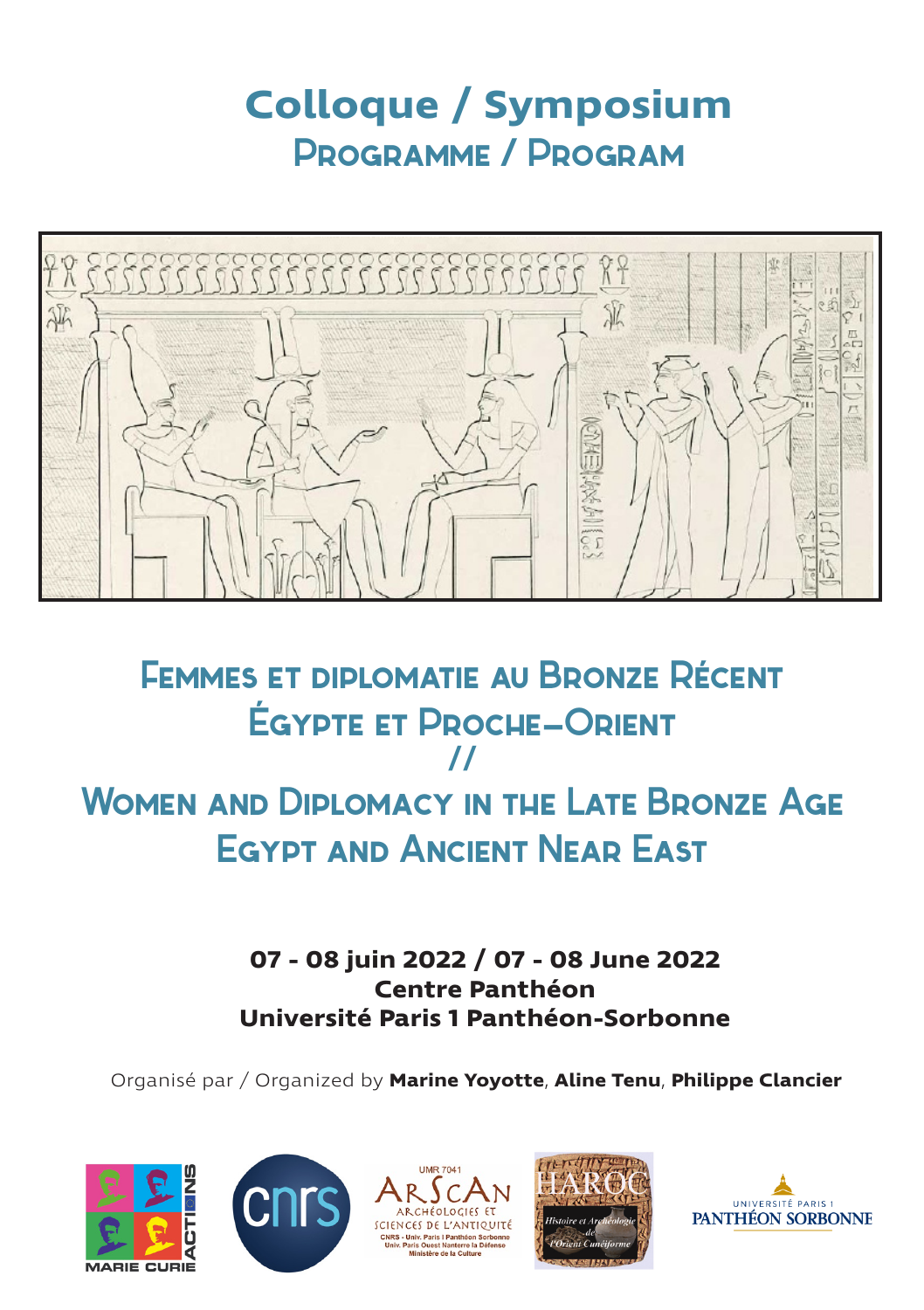## **Mardi 07 juin 2022 / Tuesday, June 7th 2022**

**10h-10h30** Accueil

**10h30-11h Introduction**

#### **Session 1**

| Les femmes dans le jeu diplomatique / Women in the diplomatic game (1)<br>Présidence de séance / Chair : Marc GABOLDE |                                                                                                                                                                                   |
|-----------------------------------------------------------------------------------------------------------------------|-----------------------------------------------------------------------------------------------------------------------------------------------------------------------------------|
| 11h-11h30                                                                                                             | <b>Sophie DÉMARE-LAFONT</b> (Université Paris II Panthéon-Assas),<br>Alliances matrimoniales et alliances diplomatiques au Bronze                                                 |
| Récent.                                                                                                               |                                                                                                                                                                                   |
| 11h30-12h                                                                                                             | Jana MYNÁŘOVÁ (Institute of Comparative Linguistics, Charles<br>University), Marriage and Diplomacy. Egyptian and Hittite Legal<br>Systems Reflected in the Royal Correspondence. |
| 12h-12h30                                                                                                             | Kathrin GABLER (Université de Bâle),<br>Non-royal Women and Diplomacy in Ramesside Eqypt.                                                                                         |

**12h30-14h30** Déjeuner

#### **Session 2**

## **Les femmes dans le jeu diplomatique / Women in the diplomatic game (2)**  Présidence de séance / Chair : **Brigitte Lion 14h30-15h Dominique Lefèvre** (Université de Genève),

La diplomatie dans le texte. Variations sur le mariage égyptohittite de Ramsès II.

**15h-15h30 Carole ROCHE-HAWLEY** (CNRS, UMR 8167-Orient et Méditerranée,

 Mondes sémitiques), There and back again: divorcees and widows leaving Ugarit on their way back to their native countries.

**15h30-16h** Pause café

**16h-16h30 Josué J. Justel** (Universidad del Alcala), How much is a Mittanian Princess worth?

**16h30-17h Philippe CLANCIER** (Université Paris 1 Panthéon-Sorbonne, UMR équipe HAROC),

Elam in the Late Matrimonial alliances between the kingdoms of Babylonia and Bronze Age.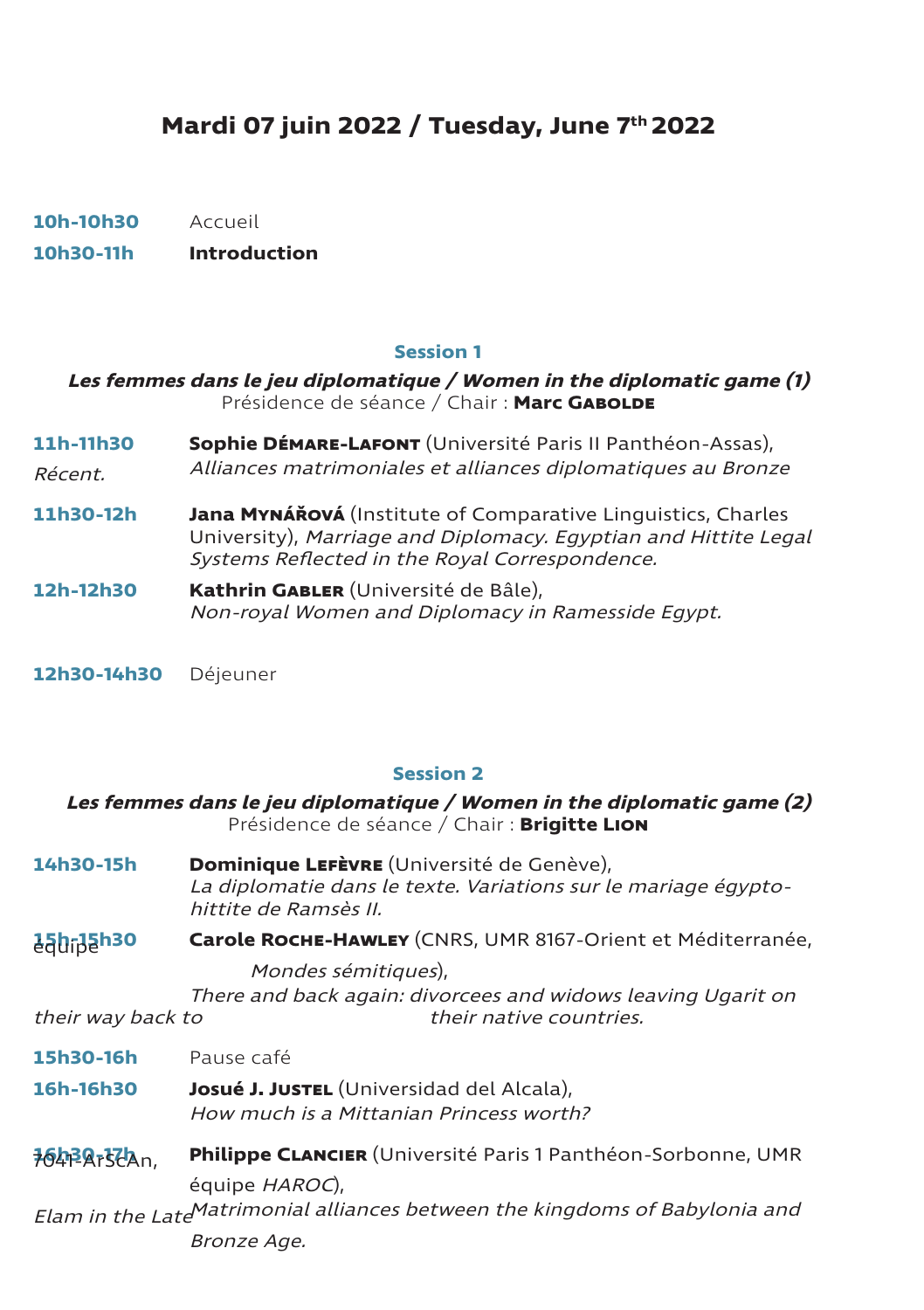## **Mercredi 08 juin 2022 / Wednesday, June 8th 2022**

#### **Session 3**

## **Le rôle et le statut des épouses étrangères à la Cour / The role and status of foreign wives at the Court**

Présidence de séance / Chair : **Aline Tenu**

- **10h-10h30 Daisuke Shibata** (University of Tsukuba), **(VISIOCONFERENCE)** Assyrian princesses and political marriages during the late second millenium BCE.
- **10h30-11h Susanne Bickel** (Université de Bâle), **(VISIOCONFERENCE)** The female entourage of Amenhotep IlI - Ritual and Political functions.
- **11h-11h30** Pause café
- **11h30-12h Agnès Garcia-Ventura & Jordi Vidal** (Universitat Autònoma de Barcelona),

Amarna letters. Agency and gender construction: an approach to women in the

**12h-12h30 Marine Yoyotte** (CNRS, UMR 7041-ArScAn, équipe HAROC), Chronicles of invisible Queens: On some Foreign Royal wives and their descendants at the Egyptian Court.

**12h30-14h30** Déjeuner

## **Session 4**

| 16h30-17h | <b>Conclusions</b>                                                                                                                                                                      |
|-----------|-----------------------------------------------------------------------------------------------------------------------------------------------------------------------------------------|
|           | cour d'Égypte sous Amenhotep III et Amenhotep IV - Akhénaton.                                                                                                                           |
|           | mitanniennes à Que sont devenues Tadoughepa et Kiloughepa ? Deux princesses                                                                                                             |
| 16h-16h30 | Marc GABOLDE (Université Paul Valéry-Montpellier III),                                                                                                                                  |
| 15h30-16h | Pause café                                                                                                                                                                              |
| 15h-15h30 | Jaume LLop-Rapuà (Universidad Compludense Madrid),<br>Women and Palace during Middle Assyrian Period.                                                                                   |
| 14h30-15h | <b>Alice MOUTON</b> (CNRS, UMR 8167-Orient et<br>Méditerranée, équipe Mondes sémitiques),<br>« Qu'elle meure ! » - Les accusations de sorcellerie<br>de Tawannanna par Muršili II.      |
|           | <i>La vie quotidienne des princesses à la Cour de leur époux /</i><br>The daily life of Princesses at the Court of their husband<br>Présidence de séance / Chair : Agnès GARCIA-VENTURA |
|           |                                                                                                                                                                                         |